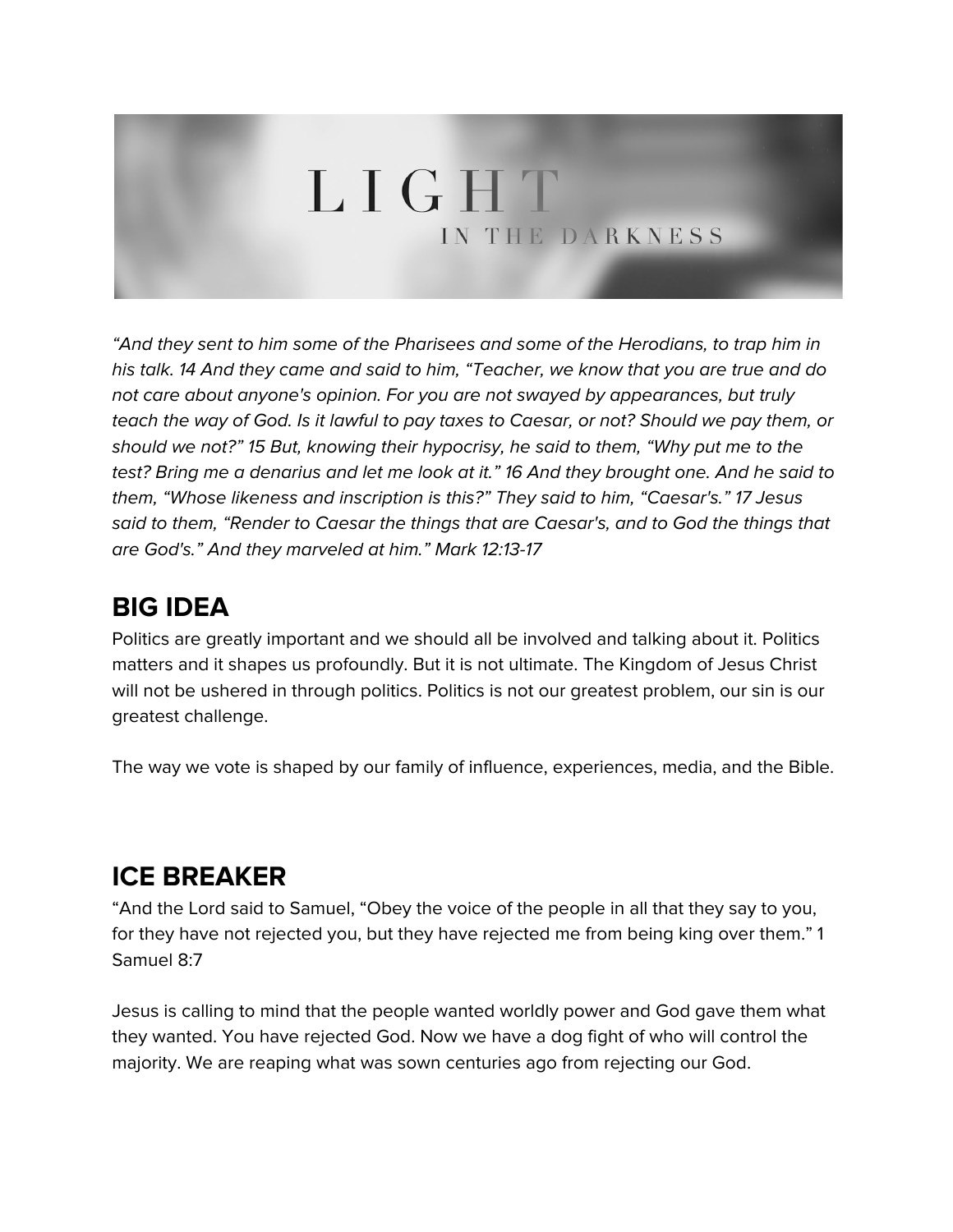We should not put our hope in politics and utopian values but in the Living God. Jesus has the last word.

Politics and our vote gives us a false sense of control, safety, justice, cleverness, righteousness. We are saved by grace through faith and nothing else.

1. How should we think about government and politics as a christian?

## **NEXT STEP:**

"But seek the welfare of the city where I have sent you into exile, and pray to the Lord on its behalf, for in its welfare you will find your welfare." Jeremiah 29:7

Render to God our future hope and render to Caesar the dignity and common good of those around me.

"then I will give you your rains in their season, and the land shall yield its increase, and the trees of the field shall yield their fruit. 5 Your threshing shall last to the time of the grape harvest, and the grape harvest shall last to the time for sowing. And you shall eat your bread to the full and dwell in your land securely. 6 I will give peace in the land, and you shall lie down, and none shall make you afraid. And I will remove harmful beasts from the land, and the sword shall not go through your land." Leviticus 26:4-6

Wherever you go give people a taste of this. Give them a taste of flourishing. Seek the common good of the city you are in and you too will benefit. Jesus must be the source and sustainer of it all.

## **NOTES AND QUOTES**

Three ideas to contribute to living out the common good of daily life and politics.

1. Life

"And the Lord said, "What have you done? The voice of your brother's blood is crying to me from the ground." Genesis 4:10

#### 2. Family

"Honor your father and your mother, that your days may be long in the land that the Lord your God is giving you." Exodus 20:12